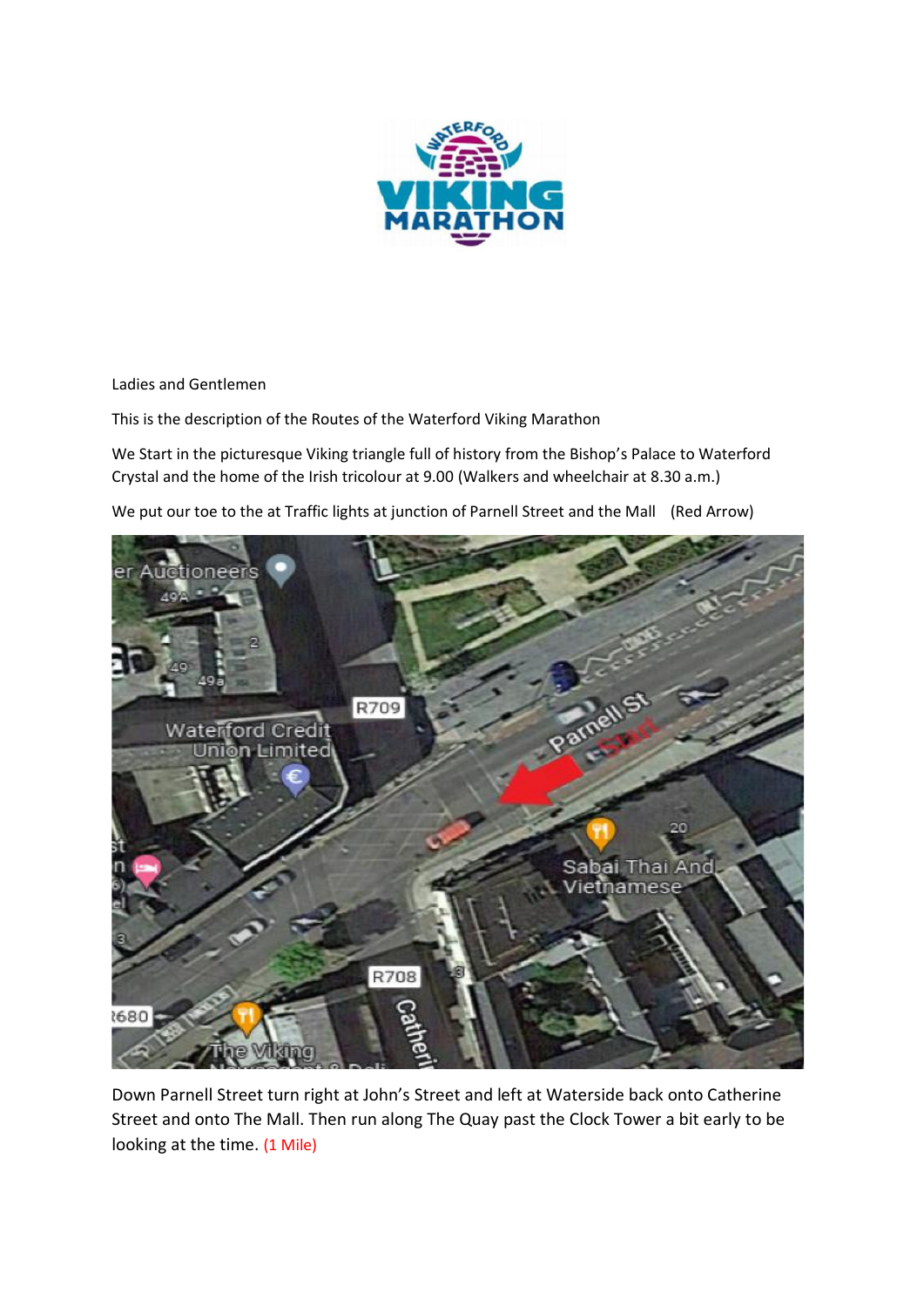Then onwards frantically towards you will be warmed up by now no need for a dip as you cross over the Edmund Rice Bridge and into South Kilkenny and the home of the cats you will be purring at this stage. Passing Plunkett Station and out to the Newrath Roundabout (Water Station No. 1).

Then onto the Granny Roundabout (3 Miles completed now) and as you slide down onto the N25 towards the Toll Plaza No need for your Two euros today. Through the Plaza at (4 Miles) and heading towards the greenway slip on to it as directed .

This is where the **Quarter Marathoners turn left** and head back towards the city the rest will head towards the 5 mile mark. As we canter along we reach the Carriganore Junction (Water Station 2 + ) at (6 miles). You will be directed up over the Flyover of the N25 and across in front of the RTE building and across by Arc Labs and out the rear gate of Carriganore



and on to McGuire Avenue swinging left towards the Old Kilmeaden Road (7 Miles). Then past the Lovely Greenway Hotel no stopping for Breakfast Blaa and then on past the Kilotteran equestrian no need for horsepower here you will be galloping up the hill towards Kilotteran Cross (8 Miles). Then turn right down the hill to The Greenway now with the speed up to the bottom of the Hill (The Kilns)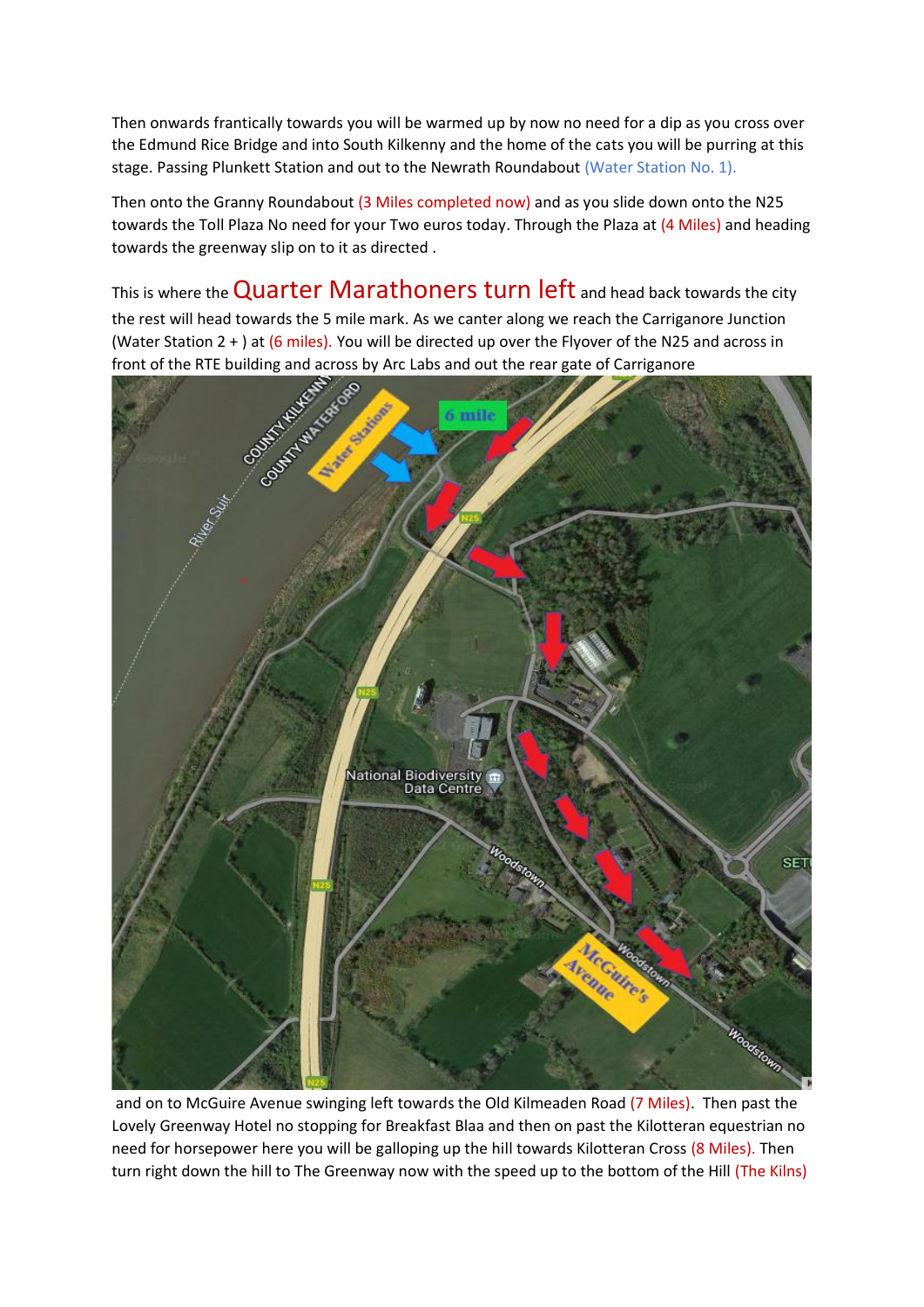(Water Station 3) where we lose the HALF MARATHONERS they turn Right. and head back towards the city along the Greenway.



The warriors turn left at the kilns and head past the most scenic part of the marathon as you run along the Suir and Mount Congrieve Gardens (9 Miles) is on your left you will get lost in Beauty that surrounds you. Then you will tracking your run as the Kilmeaden train comes against cheering you on towards the Train Station and you feel the breeze coming from the South West. In to the Train Station and across the Platform (10.5 Miles) please give way to runners coming against you at the Platform please or run in single file allowing the faster runners to pass.

Out of the train Station and as you run out past Frank Murphy's Hurley Maker ( He has a few spare Hurley's this year after the early exit out of the Championship ). Then on past the Fairbrook House no time for tea. Then onwards towards the under pass of the N25 where you will get a bit of relief from the sun hopefully (13.1 Miles) and halfway there and then onto Ballyduff Lower GAA club where you will get a warmest of cheers and onwards till we meet the turnaround point at QK meats at Carroll's Cross (15 Miles) there will no traffic jams here today as you turn and now with the prevailing wind in your back you will fly home it is not the time for Red Bull the only red bull you will see out here is in a field. Enough now as